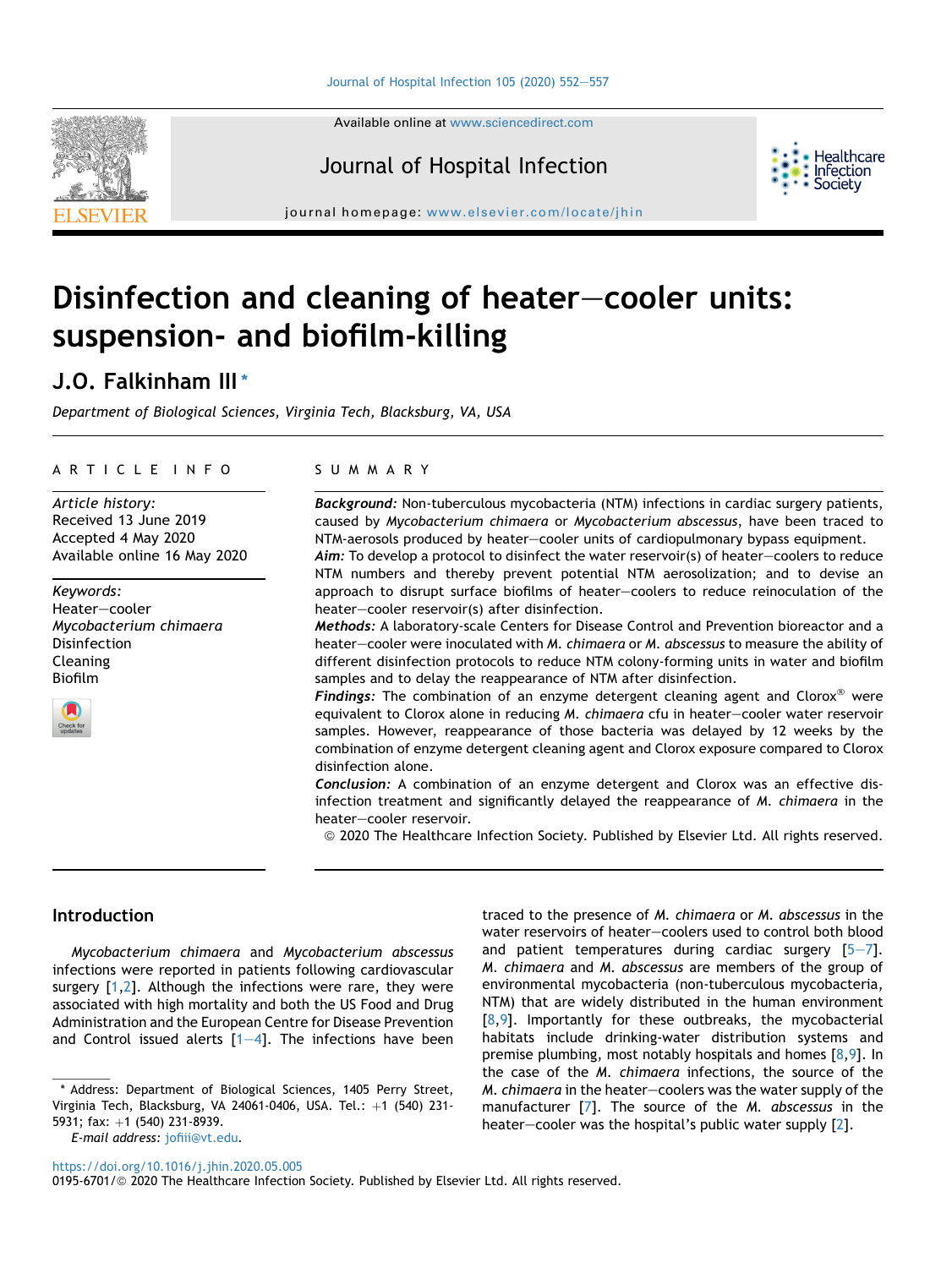NTM cells are resistant to the concentrations of disinfectants commonly used for drinking water treatment (e.g. chlorine, chloramine, and ozone). NTM are  $\sim$  1000 times more resistant to chlorine than the bacterium used as the industry standard for disinfection, Escherichia coli [\[10](#page-5-6)]. For example, at a concentration of 1 ppm chlorine, it would take  $\sim$  5 s to kill 99.9% of E. coli cells, but 2 h to kill Mycobacterium avium, a close relative of M. chimaera [\[10\]](#page-5-6). The hydrophobic mycobacterial cells preferentially attach to surfaces to form thick biofilms containing high numbers (e.g. 10,000/cm $^2$ ) of cells and the layers of cells and extracellular materials in biofilms substantially increase disinfectant resistance [[11](#page-5-7)[,12\]](#page-5-8). Standard disinfection regimens fail to kill even a small proportion of Mycobacterium spp. cells in biofilms and the surviving biofilm cells can recolonize the water circulating in the reservoirs where it can be aerosolized. The re-emergence of M. chimaera in heater–coolers in spite of cleaning and disinfection has been reported  $[13]$  $[13]$  $[13]$ . In practice, that means a heater-cooler must be disinfected often  $-$  as frequently as weekly, otherwise the reservoir becomes populated with NTM cells that can be aerosolized.

The objectives of this study were to measure the efficacy of killing M. chimaera employing a novel disinfection protocol. That protocol anticipated that as a majority of mycobacterial cells in heater-coolers are in biofilms, measurements were conducted to determine whether the addition of a biofilmdisruption step, mediated by commercial enzyme detergent solutions, would increase the disinfected-mediated killing of biofilm-associated mycobacterial cells. In addition to measuring killing of M. chimaera cells in laboratory biofilms, the time before reappearance of M. chimaera in reservoirs of heater-coolers was also measured. That second approach was based on the hypothesis that reduction of biofilm M. chimaera numbers would delay the reinoculation and reappearance of mycobacteria in reservoir water.

# Methods

#### Mycobacterial strains

Two strains were used for the study: Mycobacterium chimaera NC-W-2-1 was isolated in the Virginia Tech laboratory from a water sample collected from a Sorin 3T heater-cooler and M. abscessus AAY-P-1 from a patient isolate.

#### Enzyme detergent cleaning agents

The enzyme detergent cleaning agents, Enzyclean<sup>®</sup> IV (Weiman Products, LLC, Gurnee, IL, USA) and Prolystica<sup>®</sup> 2× concentrate (Steris Corp., St Louis, MO, USA) were employed as biofilm-disrupting agents in disinfection measurements of M. chimaera or M. abscessus (alone or in combination with Clorox<sup>®</sup>; Clorox Co., Oakland, CA, USA) to measure their possible synergistic antimicrobial activity.

#### Media for growth, isolation and enumeration

M. chimaera and M. abscessus were grown to mid-log<sub>10</sub> phase growth (10 $^8$  cfu/mL) in Middlebrook 7H9 broth (BD, Sparks, MD, USA) containing 0.5% (v/v) glycerol and 10% (v/v) oleic acid-albumin with aeration (120 rpm) at  $37^{\circ}$ C. Colonies of M. chimaera or M. abscessus were grown and enumerated on Middlebrook 7H10 agar medium containing 0.5% (v/v) glycerol and  $10\%$  (v/v) oleic acid-albumin.

#### Water acclimation

Rather than inoculate medium-grown cells of M. chimaera into the water reservoir of the heater-cooler and risk osmotic shock and stress as a result of adaptation from medium to water, cells of M. chimaera were collected and suspended in sterile local Blacksburg tap water. Specifically, following growth of the M. chimaera or M. abscessus strains to midexponential phase, cells were collected by centrifugation (5000 g for 20 min), washed twice in sterilized local Blacksburg tap water, and suspended in sterile Blacksburg tap water. The cells were then incubated in water for seven days at room temperature to acclimate them to drinking water. Samples measured before and after acclimatization showed that there was no decrease in colony-forming units (cfu)/mL. Water acclimation is essential for measuring mycobacterial susceptibility to any antimicrobial agent, as laboratory medium-grown cells are substantially more susceptible compared to wateracclimated cells [\[10](#page-5-6)].

# NTM isolation, identification, and DNA fingerprinting

NTM in water samples were diluted 1:1 in D/E Broth and plated directly or dilutions prepared and 0.1 mL was spread on Middlebrook 7H10 agar medium (BD) in triplicate and incubated at 37 $\degree$ C for up to three weeks when colonies were counted [\[8](#page-5-3)]. To enumerate NTM in biofilms in the CDC Biofilm Reactor, coupons were removed aseptically, placed in 5 mL of 1:1 sterile Blacksburg tap water: D/E Broth and mycobacterial cells were suspended by 60 s vortexing. Samples (0.1 mL) of those suspensions were spread on M7H10 agar medium [\[11\]](#page-5-7). Identification and repetitive element sequence-based polymerase chain reaction (rep-PCR) fingerprinting of representative M. chimaera or M. abscessus isolates on M7H10 agar was performed as described [[8\]](#page-5-3). To inactivate any enzyme detergent or disinfectant, all samples were diluted in 1:1 in D/E Neutralizing Broth (Acumedia, Lansing, MI, USA) [[14\]](#page-5-10). Chlorine neutralization and absence  $(<1$  ppm) was confirmed using chlorine test strips (Serim Research Corp., Elkhart, IN, USA).

#### CDC Biofilm Reactor

The CDC Biofilm Reactor (BioSurface Technologies Corp., Bozeman, MT, USA) consists of eight polypropylene coupon holders suspended from a polyethylene lid [\[15](#page-5-11)]. Each coupon holder carries three coupons (1.27 cm diamaeter). The lid with coupon holders is mounted on the top of a glass beaker (1 L volume) with side arm, such that the coupons are suspended in any liquid (350 mL), while shear forces are generated by a stir bar. The assembled reactor containing paddles, coupons, and Blacksburg tap water was sterilized by autoclaving. After cooling, the water was inoculated with a water-acclimates suspension of M. abscessus to a final density of  $10^5$  cfu/mL and incubated at room temperature with stirring (120 rpm) for one week to allow for biofilm formation [[11](#page-5-7)].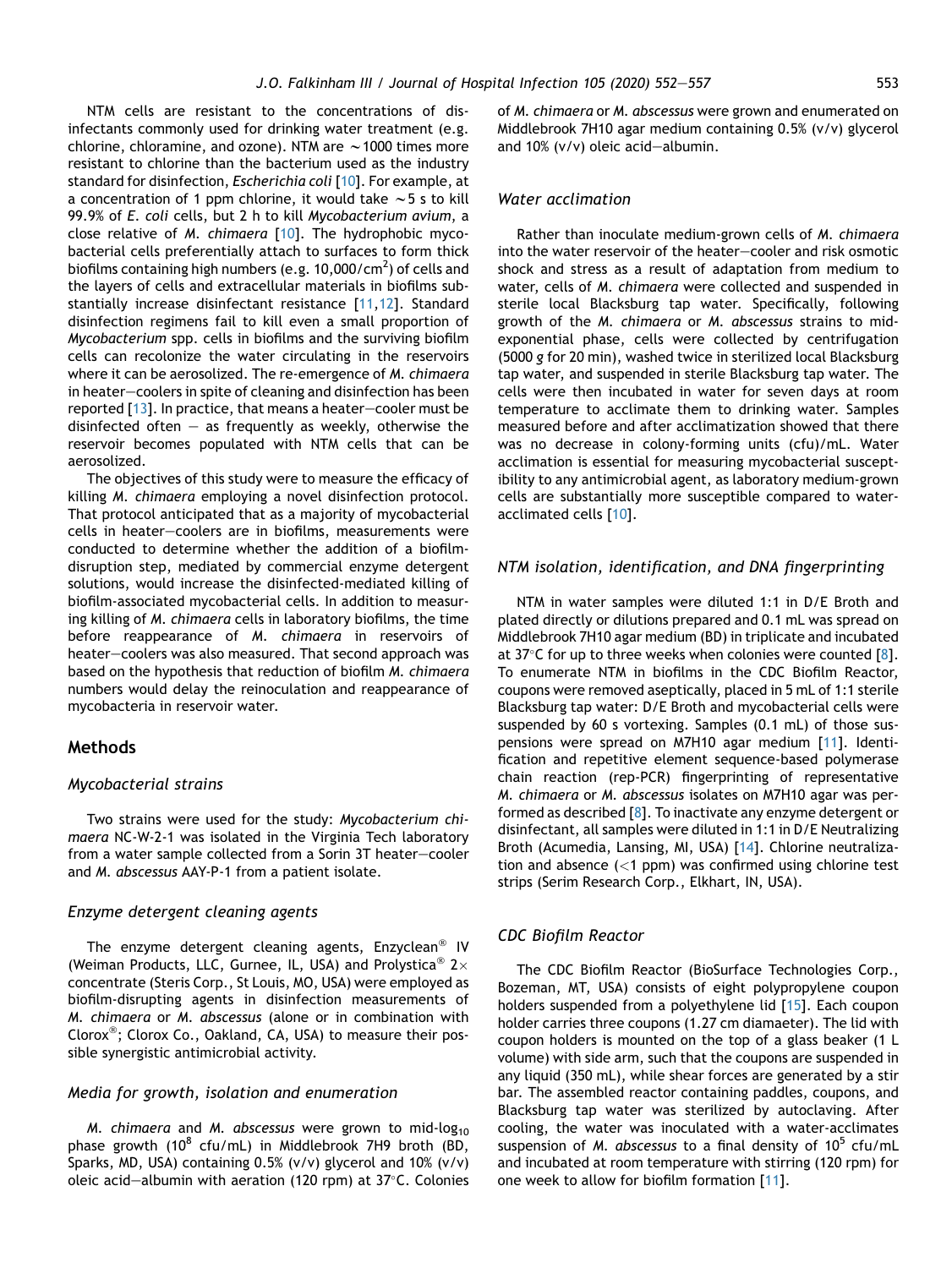#### CDC Biofilm Reactor disinfection measurements

Clorox-mediated killing of biofilm-grown cells of M. abscessus on stainless steel coupons in the CDC Biofilm Reactor was measured as decreases in cfu in the presence or absence of Enzyclean<sup>®</sup> IV as described  $[12]$  $[12]$  $[12]$ .

# Heater-cooler

A Hemotherm model 400 CE Dual Reservoir Cooler/Heater (Cincinnati Sub-Zero Products, Inc., Cincinnati, OH, USA) was employed for the measurements of disinfection efficacy. Only one patient infection involving the presence of a Hemotherm has been identified amongst a study of 339 US Food and Drug Administration Medical Device [\[16\]](#page-5-12). The Hemotherm provided by Cincinnati Sub-Zero had been returned to the manufacture after use in the field. It had been drained and left idle for approximately one year, but it still contained water in different traps and drains totalling 250 mL. Water and biofilm samples were collected and cultured for isolation and identification. The results provide an example of cultivable mycobacterial flora of a heater-cooler (Supplementary Table S1). After that sampling and analysis of the results (Supplementary Table S1), the Hemotherm was subjected to two cycles of Clorox disinfection and then used for the experiments reported here. None of the Mycobacterium spp. listed in Supplementary Table S1 were subsequently recovered from the heater-cooler.

# Measurement of disinfection efficacy in  $heater-coolers$

The procedures for disinfection of the heater-cooler followed that of the operation manual for the instrument of the manufacturer. In all experiments, the heater-cooler was inoculated and thereby heavily colonized with M. chimaera. To inoculate or sample the Hemotherm's Heat and Cool reservoirs, the hinged lid was opened and the separate reservoir lids below removed for access.

For the experiments described herein using the Hemotherm, each reservoir (i.e. Heat  $= 5.7$  L and Cool  $= 7.6$  L) was inoculated with 1–2  $\times$  10<sup>11</sup> cfu of the water-acclimated suspension of M. chimaera. The instrument was turned on and water circulated on the Heat and Cool cycles for 5 min each to distribute the inoculum. Samples were then collected from the two reservoirs and plated for M. chimaera cfu/mL to establish the starting cell density. Samples were also collected immediately after the sequential 5 min enzyme detergent cleaning (if employed), the 5 min Clorox disinfection, and three-fold draining and refilling steps, following the manufacturer's operating manual. All samples were immediately mixed with an equal volume of sterile D/E Neutralizing Broth (Acumedia, Lansing, MI, USA) to neutralize both the detergents and Clorox [\[17](#page-5-13)]. Those samples and dilutions in D/E Neutralizing Broth were spread (0.1 mL in triplicate) on M7H10 agar medium to count surviving colonies and calculate the extent of killing. For experiments to measure the effect of adding a cleaning step, the enzyme detergent Prolystica  $2\times$  concentrate was added to each reservoir at a final concentration of 4 mL/L before Clorox and the water circulated through the instrument on both the Heat and Cool cycles for 5 min each. After circulation of Prolystica for 5 min and collection of samples from both reservoirs for cfu measurement, Clorox was added to the reservoirs to achieve a final concentration of 30 mL/L following the guidance of the manufacturer's protocol and water circulated through the reservoirs for 5 min. Please note that Prolystica and Clorox were present together in the heater-cooler reservoirs for the disinfection cycle. Following Clorox exposure, samples were collected from both reservoirs for immediate enumeration of surviving cells as described above. Finally, the instrument was drained and refilled three times with sterile distilled water and then filled with sterile distilled water and samples collected for enumeration of surviving cells. Following incubation of Parafilm<sup>®</sup> (Bemis Co., Neenah, WI, USA)-sealed M7H10 agar plates at  $37^{\circ}$ C for 14 days, numbers of M. chimaera colonies were counted and survival values calculated.

Triplicate plates were spread to ensure accurate and reproducible colony counts and allow calculation of robust averages and standard deviations. Triplicate counts also reduced the contribution of count variation due to the aggregation of mycobacterial cells (driven by hydrophobicity). Further, triplicate plates are more likely to allow identification of unusually high (artefact) counts due to the uneven dispersal of aggregates.

#### Reappearance of M. chimaera following disinfection

Following enzyme detergent cleaning, disinfection, and the three-fold draining and refilling, water samples were collected from the instrument's reservoirs at weekly intervals up to 12 weeks to identify when M. chimaera colonies reappeared. The heater-cooler was operated Monday to Friday, 4 h on Heat cycle and 2 h on Cool cycle to mimic operation in hospitals.

## Results

# Effect of cleaning agent on killing biofilm-grown M. abscessus cells in the CDC Biofilm Reactor

Although Enzyclean exposure alone failed to kill any M. abscessus cells in the biofilms, it increased killing in com-bination with 1 ppm Clorox ([Table I\)](#page-2-0). That result supported the hypothesis that enzyme detergents could increase killing of NTM cells in biofilms and encouraged their utilization in protocols for heater-cooler disinfection.

#### <span id="page-2-0"></span>Table I

Clorox<sup>®</sup>-dependent killing of Mycobacterium abscessus cells in biofilms in the presence and absence of Enzyclean<sup>®</sup>

| Treatment               | Percent survival <sup>a</sup> (no. of<br>measures) | Percent<br>killing <sup>a</sup> | $P$ -value $(t-$<br>test) |
|-------------------------|----------------------------------------------------|---------------------------------|---------------------------|
| Water<br>suspension     | 100% (control)                                     | 0% (control)                    |                           |
| Enzyclean               | $106 \pm 15\%$ (9)                                 | $0\%$ (9)                       | >0.05                     |
| Clorox                  | $85 \pm 22\%$ (9)                                  | 15% (9)                         | >0.05                     |
| Enzyclean and<br>Clorox | $66 \pm 21\%$ (9)                                  | 34% (9)                         | < 0.01                    |

a Percent survival and killing calculated on the basis of cfu M. abscessus/cm<sup>2</sup> biofilm with number of replicates in parenthesis.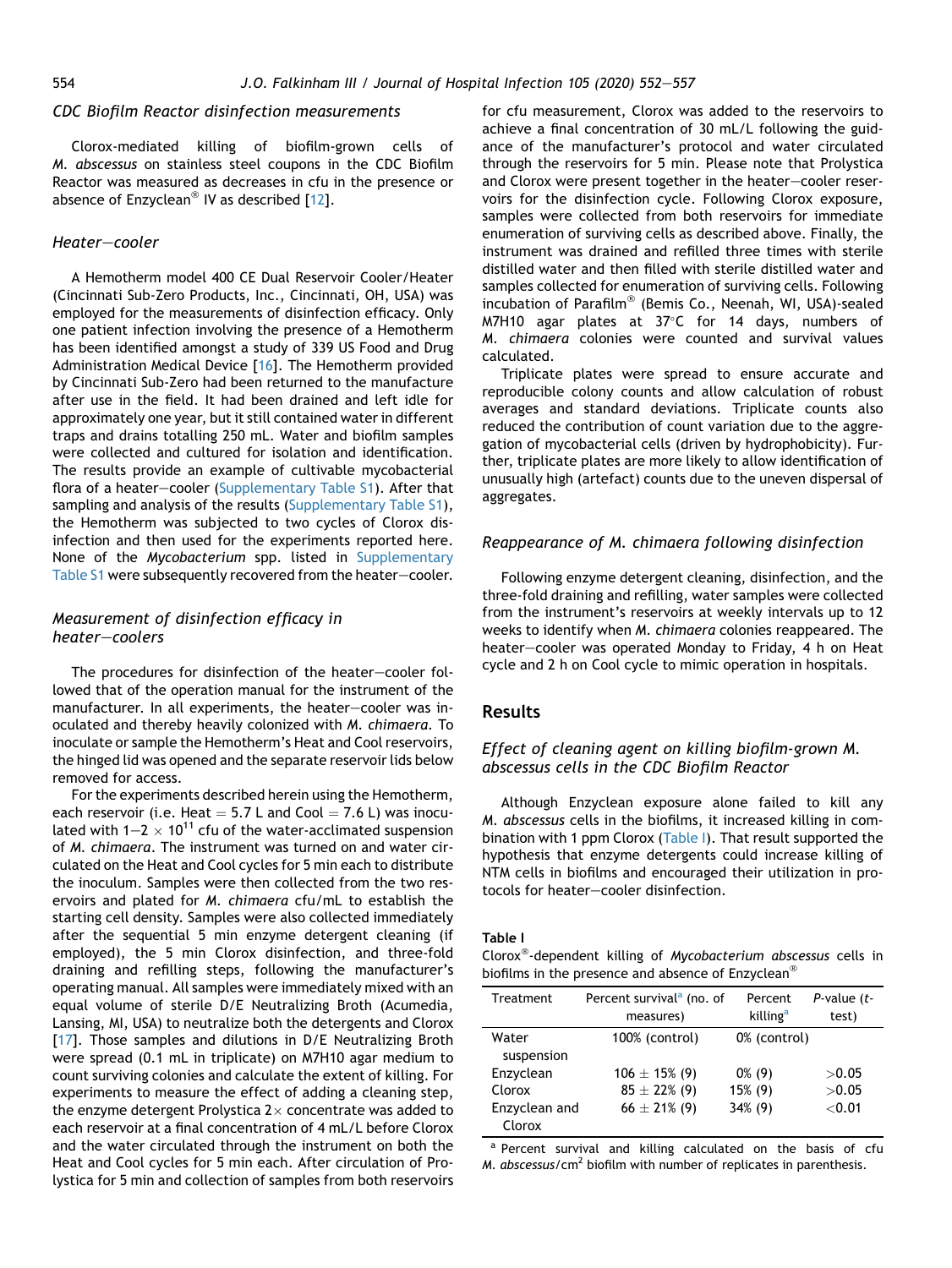# Isolation and identification of NTM in heater-cooler

Mycobacterium spp. isolates recovered from the Hemotherm 400CE heater-cooler are listed in Supplementary Table S1. No isolates of M. chimaera were recovered, consistent with the fact that the infection outbreaks have been associated with Sorin 3T heater-coolers that were colonized with M. chimaera at the manufacturing plant [[7](#page-5-5)]. The Mycobacterium species and numbers are typical of water and biofilm samples collected from premise plumbing in the USA [[8](#page-5-3)].

## Loss of inoculated M. chimaera in the heater-cooler

Following inoculation of the Hemotherm 400CE and 5 min periods of water cycling in the Cool and Heat reservoirs, the cfu/mL of each reservoir water suspension was measured. Based on the volume of the reservoirs, the cfu/mL should have been 2.3  $\times$  10<sup>7</sup> (Heat) and 1.7  $\times$  10<sup>7</sup> (Cool). However, the average cfu/mL after inoculation and circulation in three independent measurements were  $6.1 \times 10^4$  (Heat, 0.27%) and  $6.1 \times 10^4$  (Cool, 0.36%). That means an average of 99.76% (Heat) and 99.64% (Cool) M. chimaera cells were lost from suspension. Following the twin 5 min circulations, the number of M. chimaera cfu/mL in reservoir water samples remained steady for up to four days.

# Effect of the clorox to kill M. chimaera in the presence or absence of prolystica

Due to the lack of antimycobacterial activity of Enzyclean, another enzyme detergent, cleaning agent, Prolystica, available throughout the world, was employed in a disinfection protocol with Clorox in a Model CE 400 Hemotherm. Prolystica killed a substantial proportion of M. chimaera cells and in combination with Clorox reduced the number of M. chimaera cells below the level of detection ([Table II](#page-3-0)). Killing by the combination was duplicated at two different starting densities (Experiments 1 and 2). Clorox alone failed to eradicate M. chimaera ([Table II\)](#page-3-0). The surviving colonies were identified as M. chimaera and shared the same rep-PCR fingerprint as that of the inoculated cells.

# Reappearance of M. chimaera following Clorox-only versus Prolystica cleaning with Clorox disinfection

No M. chimaera cells (as cfu) appeared in the weekly Heat and Cool reservoir samples following the combined Prolystica and Clorox protocol for up to 12 weeks ([Table III\)](#page-4-0). By contrast, substantial numbers of M. chimaera colonies were recovered from the Cool reservoir after three weeks of incubation and more M. chimaera cells appeared in the following weeks ([Table III](#page-4-0)). As the cfu/mL continued to increase after seven

### <span id="page-3-0"></span>Table II

Killing of M. chimaera by Clorox<sup>®</sup> in the presence and absence of Prolystica<sup>®</sup>

| Protocol and sample                                 | cfu/mL               | Survival (%) | Kill $(\%)$ |
|-----------------------------------------------------|----------------------|--------------|-------------|
| Clorox alone: Heat reservoir <sup>a</sup>           |                      |              |             |
| Post-inoculation/pre-disinfection                   | $1.8 \times 10^{5}$  | 100          | 0           |
| Post-Clorox                                         | ${<}1.0$             | < 0.0006     | >99.9994    |
| Post-drain/refill                                   | 6                    | 0.003        | 99.997      |
| Clorox alone: Cool reservoir <sup>a</sup>           |                      |              |             |
| Post-inoculation/pre-disinfection                   | $1.7 \times 10^{5}$  | 100          | 0           |
| Post-Clorox                                         | < 1.0                | $<$ 0.0006   | >99.9994    |
| Post-drain/refill                                   | 10 <sup>10</sup>     | < 0.006      | >99.994     |
| Prolysica and Clorox: Heat reservoir, Experiment 1  |                      |              |             |
| Post-inoculation/pre-disinfection                   | $2.6 \times 10^{4}$  | 100          | 0           |
| Post-Prolystica                                     | $4.0 \times 10^{1}$  | 0.15         | 99.85       |
| Post-Clorox                                         | $<$ 3.3              | < 0.013      | >99.987     |
| Post-drain/refill                                   | $<$ 3.3              | < 0.013      | >99.987     |
| Prolystica and Clorox: Cool reservoir, Experiment 1 |                      |              |             |
| Post-inoculation/pre-disinfection                   | $2.3 \times 10^{4}$  | 100          | 0           |
| Post-Prolystica                                     | $7.5 \times 10^{1}$  | 0.33         | 99.67       |
| Post-Clorox                                         | $<$ 3.3              | < 0.014      | >99.986     |
| Post-drain/refill                                   | $<$ 3.3              | < 0.014      | >99.986     |
| Prolystica and Clorox: Heat reservoir, Experiment 2 |                      |              |             |
| Post-inoculation/pre-disinfection                   | $1.54 \times 10^{5}$ | 100          | 0           |
| Post-Prolystica                                     | $1.6 \times 10^{3}$  |              | 99.0        |
| Post-Clorox                                         | $1.4 \times 10^{2}$  | 0.09         | 99.91       |
| Post-drain/refill                                   | $<$ 3.3              | < 0.002      | >99.998     |
| Prolystica and Clorox: Cool reservoir, Experiment 2 |                      |              |             |
| Post-inoculation/pre-disinfection                   | $1.34 \times 10^{5}$ | 100          | 0           |
| Post-Prolystica                                     | $5.7 \times 10^{3}$  | 4            | 96          |
| Post-Clorox                                         | $7.6 \times 10^{2}$  | 0.6          | 99.4        |
| Post-drain/refill                                   | $<$ 3.3              | < 0.025      | >99.975     |

a Average of two independent experiments.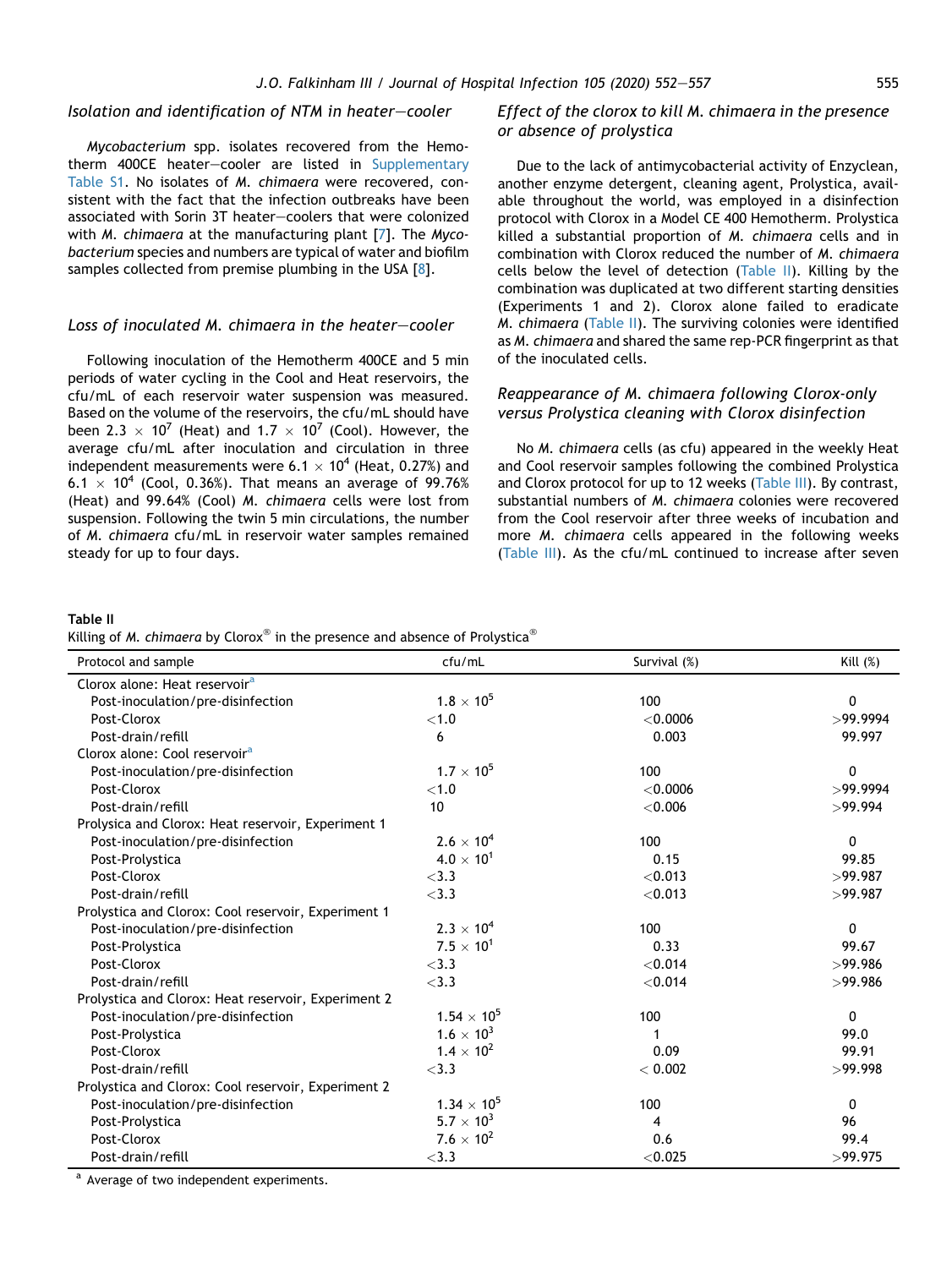#### <span id="page-4-0"></span>Table III

Reappearance as colony-forming units (cfu/mL) of Mycobacterium chimaera following Clorox<sup>®</sup>-only and the Prolystica<sup>®</sup> + Clorox<sup>®</sup> combined cleaning and disinfection.

| Weeks after disinfection | Clorox-only |          | Prolystica $+$<br>Clorox <sup>a</sup> |          |
|--------------------------|-------------|----------|---------------------------------------|----------|
|                          | Heat        | Cool     | Heat                                  | Cool     |
| Immediate                | 6           | < 1.0    | < 1.0                                 | < 1.0    |
| 1                        | ${<}1.0$    | ${<}1.0$ | $<$ 1.0                               | ${<}1.0$ |
| 2                        | ${<}1.0$    | < 1.0    | $<$ 1.0                               | ${<}1.0$ |
| 3                        | < 1.0       | 53       | < 1.0                                 | ${<}1.0$ |
| 4                        | 144         | 156      | < 1.0                                 | < 1.0    |
| 5                        | 210         | 200      | < 1.0                                 | ${<}1.0$ |
| 6                        | 120         | 150      | $<$ 1.0                               | ${<}1.0$ |
| 7                        | 440         | 320      | $<$ 1.0                               | $<$ 1.0  |
| 8                        | Halted      | Halted   | < 1.0                                 | < 1.0    |
| 9                        |             |          | < 1.0                                 | < 1.0    |
| 10                       |             |          | $<$ 1.0                               | ${<}1.0$ |
| 11                       |             |          | < 1.0                                 | $<$ 1.0  |
| 12                       |             |          | ${<}1.0$                              | ${<}1.0$ |

<sup>a</sup> Heater-cooler from Prolystica-Clorox protocol, Experiment 1, [Table II.](#page-3-0)

weeks, no further samples were collected. No other Mycobacterium spp., including those listed in Supplementary Table S1, were recovered from the heater-cooler. Nothing (e.g.  $H_2O_2$  or preservative) other than sterile water was added to the reservoirs during the post-disinfection period.

#### **Discussion**

The results presented here offer a route to disinfecting heater-coolers and to ensure that the heater-cooler reservoir water will remain relatively free (i.e.  $<$ 3.3 cfu/mL) of M. chimaera for up to 12 weeks. Their absence in the reservoir water will prevent the generation of mycobacteria-laden aerosols and patient infection. As an enzyme detergent formulation increased mycobacterial killing of biofilm-adherent cells [\(Table I\)](#page-2-0), it is likely that it also prevented the reappearance of M. chimaera following disinfection. Based on the results presented here, disinfection with only Clorox would require repeated disinfection every three weeks, whereas disinfection with Prolystica and Clorox would require a repeated disinfection only after every 12 weeks. Inclusion of an enzyme detergent step may be a time-saving and costeffective alternative to the alternative of disassembly, replacement of parts, and reassembly.

Although separate experiments to identify the reason for the loss of cells from suspension following inoculation of the heater-cooler were not performed, it is quite likely that the very hydrophobic M. chimaera cells were lost due to their adherence to the surfaces of the pipes, tubes, pumps, and reservoir surfaces in the heater-cooler.  $NTM -$  including the M. avium complex relatives of M. chimaera, M. avium, and M. intracellulare  $-$  adhere to a variety of surfaces (e.g. polyvinyl chloride (PVC), stainless steel, and copper) rapidly to reach high densities (e.g. 1000 *M. avium* cfu/cm<sup>2</sup>) on a variety of coupons within the time required to process coupon surfaces [\[11](#page-5-7)]. Specifically, PVC and galvanized coupons yielded 1600 and 930 M. avium cfu/cm<sup>2</sup> immediately after exposure to a suspension of  $10^5$  M. avium cfu/mL [\[11\]](#page-5-7). Evidently, the mycobacteria adhered irreversibly upon exposure and remained on the surfaces during the initial washing steps [[11](#page-5-7)]. Other factors that could have influenced the loss of M. chimaera cells from suspension were the instrument's age, prior exposure of the heater-cooler to repeated rounds of disinfection, and remnants of prior biofilms of different composition.

The measurement of the reappearance of M. chimaera cells after disinfection was directed towards identifying the required frequency of repeated disinfection, now shown to be 12 weeks. Further, it also confirmed evidence of increased killing of M. abscessus cells by Clorox in the CDC reactor upon exposure to another enzyme detergent, EnzyClean [\(Table I](#page-2-0)). That experiment was performed to test the hypothesis that an enzyme detergent treatment would release and kill more biofilm-associated cells. Based on the results of the combined enzyme detergent-Clorox disinfection protocol ([Table III\)](#page-4-0), it appears that protocol can delay or reduce the chance of reinoculation of reservoir water by surviving biofilm cells. It has been shown that the enzyme detergent formulations may result in the release of cells in biofilms [[18](#page-5-14)]. Release of cells would reduce the barriers to penetration of Clorox that are present in biofilms and increase killing as well as reduce bacterial biofilm numbers [\[18\]](#page-5-14). Further experiments are needed to determine the validity of that hypothesis.

The studies reported here do not represent a validation of a protocol. First, consideration should be given to the limit of detection of colony counts (3.3 cfu/mL). Given the large volume of the water reservoir (i.e. 13 L), there could be substantial numbers of M. chimaera remaining in the heater-cooler water system after the combined enzyme detergent and Clorox protocol; namely, 10,000 in total. Likely, those are in biofilms and can reinoculate the water. Another limitation of this study was that biofilms were not sampled directly to document the presence of M. chimaera cells after disinfection and draining and refilling. However, it would be impossible to sample all biofilms in a heater-cooler because of lack of access and the multiplicity of different surface compositions. Second, limited sampling would necessarily be biased (i.e. what surface to choose?) and possibly misdirect biofilm disinfection of specific surfaces. Third, in the absence of detectable numbers of M. chimaera cells in reservoir samples immediately after the disinfection, draining and refilling, the only source of M. chimaera cells as cfu, would have to be biofilms. Fourth, evidence of the rapid disappearance of M. chimaera cells upon inoculation is consistent with adherence to surfaces, the first step of biofilm formation. A further limitation is that the studies did not examine the efficacy of different dosages of the enzyme detergent or Clorox, nor was the efficacy of other enzyme detergents investigated. In addition, the exposure concentrations were limited to those recommended by the manufacturers of the enzyme detergent and the heater-cooler, and the effect of the combined enzyme detergent and Clorox exposure on the heater-coolers themselves has not been assessed; bearing in mind the strong chemical reactivity of both agents, such a future assessment is needed. Finally, the period of time for biofilm formation was brief (i.e. less than 20 min between heater-cooler inoculation and enzyme detergent and disinfectant challenge). It would be expected that an older, more mature biofilm would be more difficult to disrupt. However, Enzyclean was able to disrupt the 21-day biofilms of M. abscessus formed in the CDC bioreactor